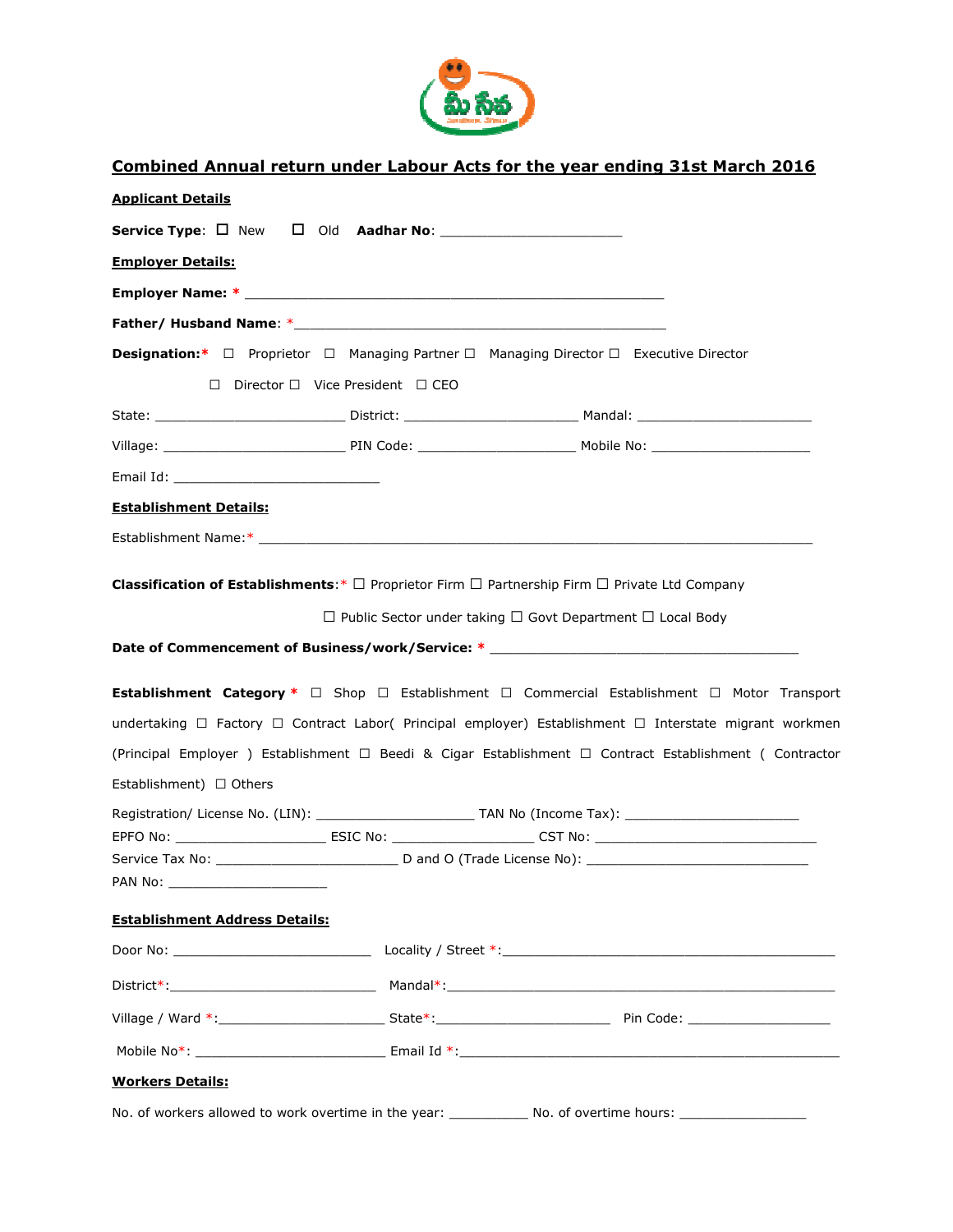

| Whether muster roll, wages register etc. maintained:* Yes<br>No                                                |                                              |
|----------------------------------------------------------------------------------------------------------------|----------------------------------------------|
| Whether appointment letters/ Identity Cards issued:*<br>Yes<br>No                                              |                                              |
| Details of Weekly off & other holidays allowed:                                                                |                                              |
| No. of (National, Festival & other holidays) allowed: _________ No of workers worked on Holidays: _________    |                                              |
|                                                                                                                |                                              |
| <b>Leave Eligibility Details:</b>                                                                              |                                              |
| No of Earned Leaves Allowed (P.A): No of Sick Leaves allowed (P.A): No of Earned Leaves Allowed (P.A)          |                                              |
|                                                                                                                |                                              |
| <b>Details of payment of Gratuity:</b>                                                                         |                                              |
|                                                                                                                |                                              |
| <b>Details of payment of Bonus:</b>                                                                            |                                              |
| No of Workers covered (including branches):* ___________________________________                               |                                              |
| <b>Details of Employees Compensation Paid:</b>                                                                 |                                              |
| Whether any accidents occurred: $*$ Yes No (If Yes Fill the following details)                                 |                                              |
| No of accidents resulting in death/ disability:* __________ No of workers covered:* __________________________ |                                              |
|                                                                                                                |                                              |
| <b>Details of payment of Maternity Benefit:</b>                                                                |                                              |
| No. of women workers covered under Maternity benefit:* _______ Amount of maternity Benefit paid* _______       |                                              |
| <b>Details of Welfare fund Contribution:</b>                                                                   |                                              |
|                                                                                                                |                                              |
| Details of Settlements/ Strikes/ Lock-outs/ Lay-Offs/ Retrenchments/ Closures etc:                             |                                              |
| Whether any Settlement/ Strike/ Lock-out etcOccurred:<br>Yes                                                   | No (If <b>No</b> Fill the following details) |
| Whether Workers Committee Constituted:*<br>Yes<br>No                                                           |                                              |
| Details of contractors under Contract labor Act/ Inter State Migrant Workmen Act:                              |                                              |
| Contract labor (R&A) Act<br>Interstate migrant workmen (RE&CS) Act<br>Act*                                     |                                              |